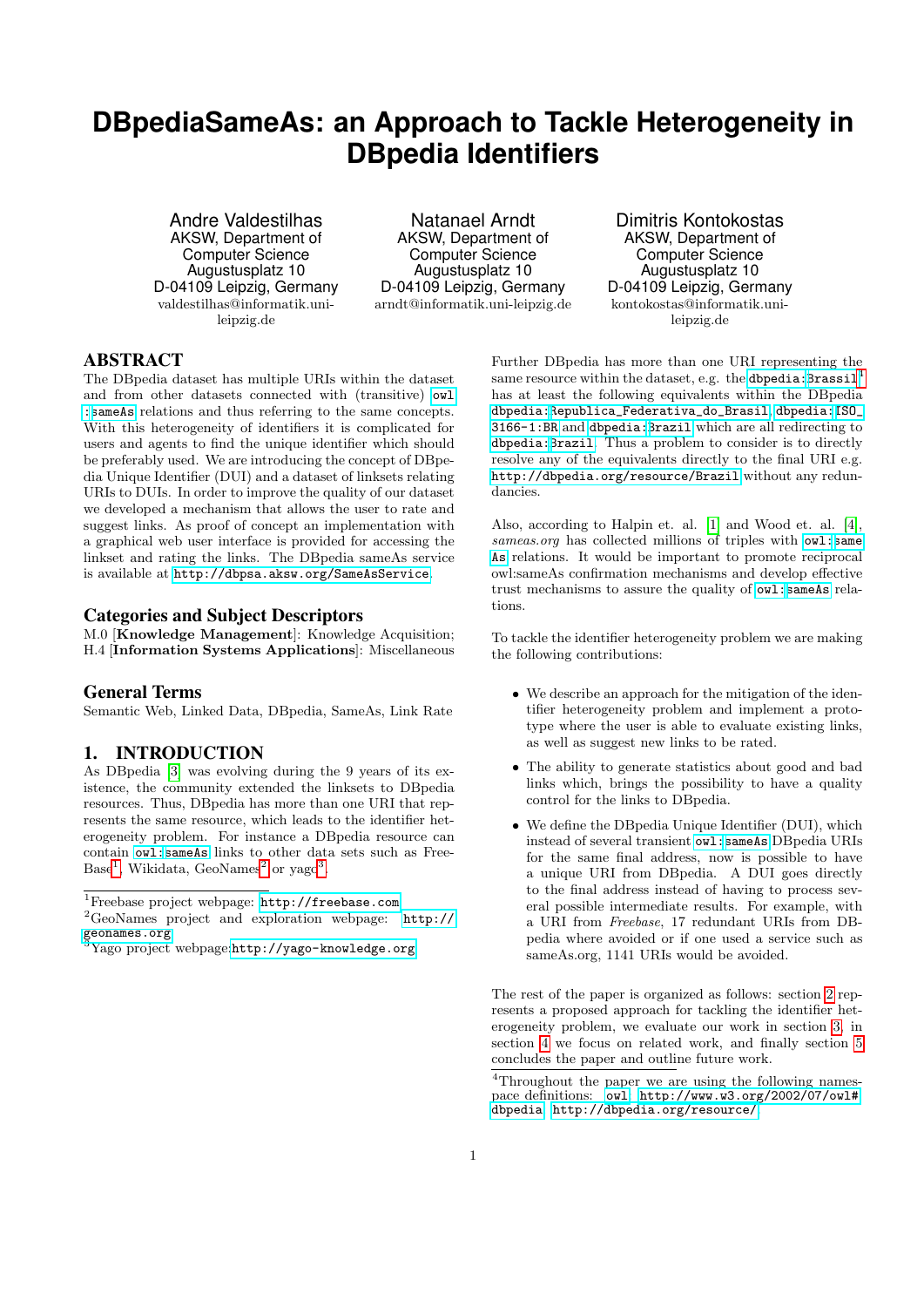## <span id="page-1-0"></span>2. REPRESENTATION OF THE IDEA

This section provides an explanation about our main idea, such as implementation and descriptions.

Before continuing the work, there are some definitions that were adopted.

- Normalization of the URI: Is understood by normalizing URIs, the fact of eliminating redundancies.
- DBpedia unique identifier: The DBpedia Unique Identifier (DUI) is an unique URI that identifies a resource in the DBpedia repository and also is the result of our normalization.

The idea started with a stand alone service on the web that solves the problem where the user provides a URI as parameter and instead of several transient URIs with [owl:](http://www.w3.org/2002/07/owl)[sameAs](http://www.w3.org/2002/07/owl#sameAs) property, the user receives a single DUI from our service.

### 2.1 The work-flow

The work-flow for requesting the DUI of a given resource is represented in fig. [1.](#page-1-2) Firstly, the user will provide a URI from some address, i.e. FreeBase. Then, instead of possible several results of URIs with the property [owl:](http://www.w3.org/2002/07/owl)[sameAs](http://www.w3.org/2002/07/owl#sameAs), our system will return a DUI. Consequently, the user has a possibility to rate, verify, validate, and suggest a different link. Then the rate can give us a chance to have statistics about the quality of the links.



<span id="page-1-2"></span>Figure 1: General work-flow.

A service, also was implemented, where the user can provide a URI and the API will return the DBpedia identifier like a URI that represents the [owl:](http://www.w3.org/2002/07/owl)[sameAs](http://www.w3.org/2002/07/owl#sameAs) about the URI provided.

## 2.2 Methodology

This section describes in four steps the technique and how the idea was developed, from phase of importing links to a relational database until the development of the service on the web and a GUI.

(1) The files with triples that contains [owl:](http://www.w3.org/2002/07/owl)[sameAs](http://www.w3.org/2002/07/owl#sameAs) links, were downloaded. (2) All triples were imported in a relational database [5](#page-1-3) , because we will use some characteristics

of a relational database i.e. comparative with voting system in future works. (3) An implementation of a service on the web was provided, where the user enters the URI and receives a DUI. (4) In order to provide an interface to access this service were created a web system that receive as input a URI, return as output an DBpedia identifier and allow rate and make suggestions about the resulting link.

Figure [2](#page-1-4) presents the relation of the contribution in a graph form.



<span id="page-1-4"></span>Figure 2: Relation of the contributions.

Where the DBpedia Link Repository uses the DBpediaSameAs service in order to tackle the heterogeneity and giving the appropriate DUI, that redirects the user to the DBpedia Link Rate interface, thus, providing a feedback to the DBpedia Link Repository, therefore, improving the quality of the DBpedia endpoint.

## <span id="page-1-1"></span>3. EVALUATION

The aim of this qualitative  $6$  evaluation was centered in verifying the behavior of the service DBpediaSameAs, the Graphical User Interface (GUI) that gives the possibility to verify and rate the links.

There are chosen 3 evaluation criteria:

(1) Normalization on DBpedia URIs: With this criteria was evaluated if the DBpediaSameAs can provide an normalization on DBpedia URIs. (2) Rate the Links: Where was evaluated if the DBpediaSameAs can provide a way to rate the links. (3) DBpediaSameAs as service: Was evaluated if DBpediaSameAs can provide a stand alone service on the web that brings the normalization on DBpedia URIs.

## 3.1 Normalization on DBpedia URIs

The criteria used in this evaluation are uniquely to tackle heterogeneity, that was observed during the search of coreferences between different data sets with a problem about redundancies.

When was used a URI from freebase in order to obtain a DBpedia URI was observed that at least 3 URIs were returned, that drives to the same final address.

As an example of a real case, executed in our public server, with a URI from Freebase:

<span id="page-1-3"></span><sup>5</sup> <http://tinyurl.com/creatdb>

<span id="page-1-5"></span><sup>6</sup> <http://tinyurl.com/rmethod>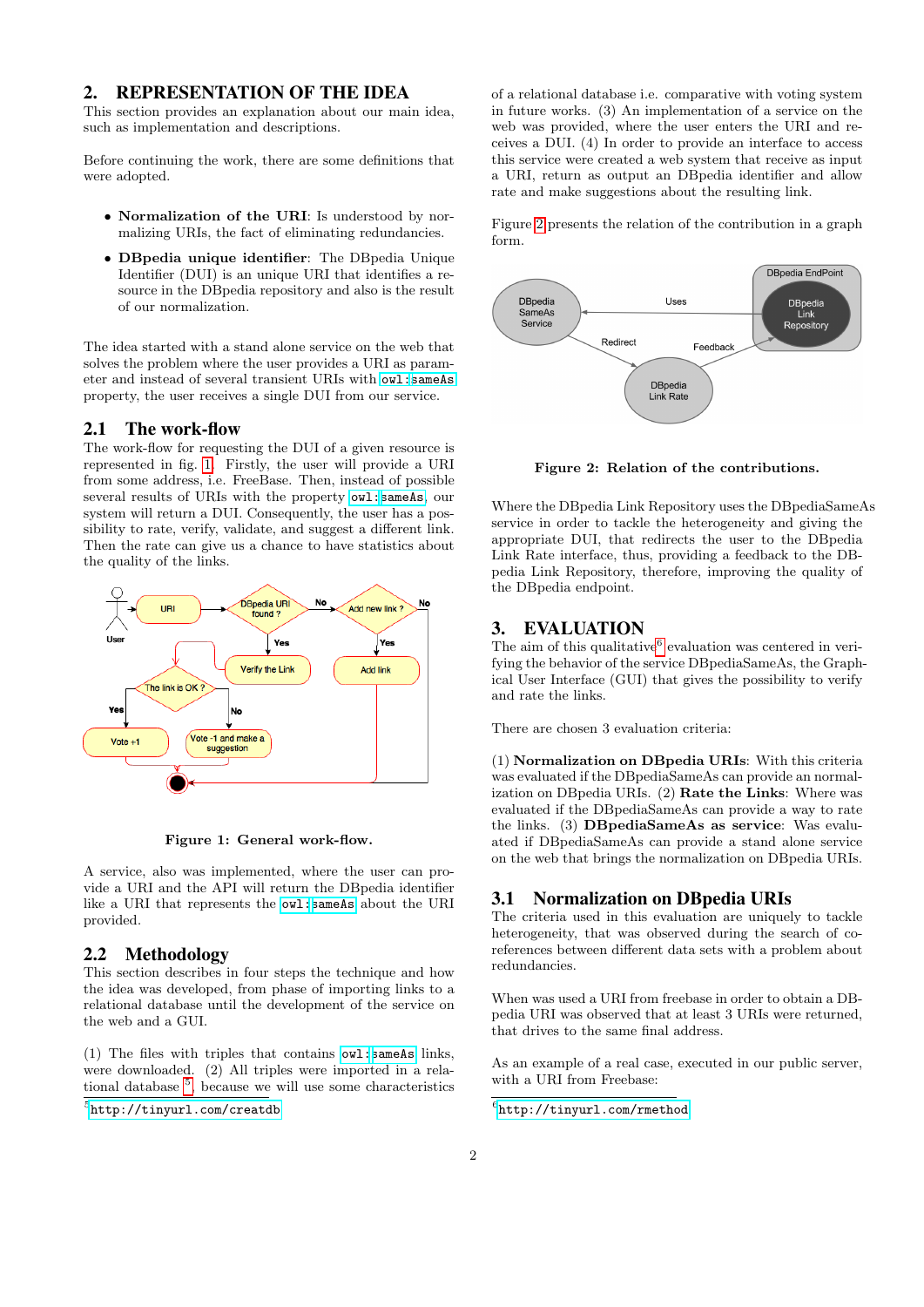\$ curl http :// dbpsa . aksw . org / ¬ SameAsService/SameAsServlet?uris=http%3 A %2 F %2 Frdf . freebase . com %2 Fns %2 Fm .015 fr

```
returns: http://dbpedia.org/resource/\negBrazil
```
Where, in this case, instead of 17 URIs from DBpedia, that goes to the same final address, our approach drives the user directly to the final address.

As can be observed on the figure [4](#page-3-4) that approach the transitive and redirect URIs, where show that with this approach instead of have several URIs the user can have only one from the DBpediaSameAs. Thus, in this way, providing a normalization on DBpedia URIs.

#### 3.2 Rate the links

In order to have a link rating, were implemented a GUI that allows the users to give some feedback, suggestions, in this way, improving the quality of the links. The rate is a quite simple process, the GUI just ask the user to rate the link with  $+1$  if the link attends your expectations or  $-1$  if the link is wrong or some type of spam. The GUI was developed using concepts from prefix.cc<sup>[7](#page-2-1)</sup> and work from Zaveri<sup>[\[5\]](#page-3-5)</sup> such our system of rate  $(+1 \text{ and } -1)$  and the standard of the web documents. Some improvements and personalization, also was provided, such as the suggestions and the possibility to check the link. The figure [3](#page-2-2) shows the moment when the user clicked on the -1 and indicated that the user didn't like the link and was asked to make a suggestion of a new URI.



#### <span id="page-2-2"></span>Figure 3: Rate a link. Available at [http://dbpsa.aksw](http://dbpsa.aksw.org/SameAsService) [.org/SameAsService](http://dbpsa.aksw.org/SameAsService)

The field about a suggestion for a new link will only appear when the user are not satisfied with the current link, then, when clicking on the -1, then the system will ask for an optional suggestion.

## 3.3 Results

The results of this work could also be expressed in numbers that was obtained during importing triples to the relational database and with some results from the sameAs.org web site. A total of 62,531,487 triples imported into our database, the time was 2,220 seconds for the whole operation, thus, was noticed that 28,167 triples were imported per second. The source code used to obtain the results is available in our github repository<sup>[8](#page-2-3)</sup>.

### *3.3.1 Transitive and Redirect Links*

Transitive and Redirect Links are redundancies at DBpedia that supposed has a link to the same place, in other words, they use [owl:](http://www.w3.org/2002/07/owl)[sameAs](http://www.w3.org/2002/07/owl#sameAs) property, this links will redirect another links, will provide a transition between the links, that's why the name transitive. In this case, instead of using this transitive links that points to the same final destination URI, this final destination URI will be used directly. The figure [4](#page-3-4) try to make more clear this explanation.

Was discovered and treated 6,473,988 triples with transitive and redirect links from 62,531,487 imported links among 142 domains inside DBpedia. Then, 10.35% of the links can be avoided in some cases.

### 3.4 Discussion

The DBpediaSameAs was evaluated with its normalization of URIs, link rate, and DBpediaSameAs as a stand alone service on the web. As results of the normalization a DUI was obtained in order to tackle the heterogeneity. In other words, instead of several URIs e.g. from sameAs.org one DUI was obtained. The link rate functionality further allows to improve the quality of the dataset.

Despite, the GUI of DBpediaSameAs, also a stand alone service on the web was developed that brings the functionality to get a DUI without a GUI for agents or people which don't need to use the DBpediaSameAs in a Graphical mode, allowing use as an off-the-shelf component.

## <span id="page-2-0"></span>4. RELATED WORK

The work [\[5\]](#page-3-5) elaborates a data quality assessment methodology in DBpedia, which comprises of a manual and semiautomatic process. This work drive us to a reinforcement about the concept of data quality used in our work, when in our case will be more a manual process and also we are able to improve the DBpedia data quality.

The work [\[2\]](#page-3-6), presents a two staged experiment for the creation of gold standards that act as benchmarks for several interlinking algorithms. The similar aspects of this works are: The validation of links and a dubbed manual validation, where the user i.e. validator or evaluator specifies whether a link generated by an interlinked tool is correct or incorrect. The results of the link validation process are used to learn presumably better link specifications and thus achieving high-quality. Also, this work proposes an experiment to investigate the effect of user intervention in dataset interlinking on small knowledge bases.

## 4.1 A related problem with sameAs.org

The sameAs.org is a service that leading source of co-reference data on the Semantic Web. For example, when the web site sameAs.org is accessed with a URI from Freebase that should bring information about a country called Brazil.

Was used the URI (<http://rdf.freebase.com/ns/m.015fr>) as parameter to the service, and is received as return more than 1140 URIs as shown in fig. [5,](#page-3-7) but the user can have a doubt about which one is the correct.

Our work is not an alternative to the sameAs web site, but brings possibilities, like, was noticed that the sameAs.org

<span id="page-2-1"></span><sup>7</sup> <http://prefix.cc>

<span id="page-2-3"></span><sup>8</sup> [https://github.com/firmao/dbpedia-links/blob](https://github.com/firmao/dbpedia-links/blob/master/CreateDB.sh) [/master/CreateDB.sh](https://github.com/firmao/dbpedia-links/blob/master/CreateDB.sh)